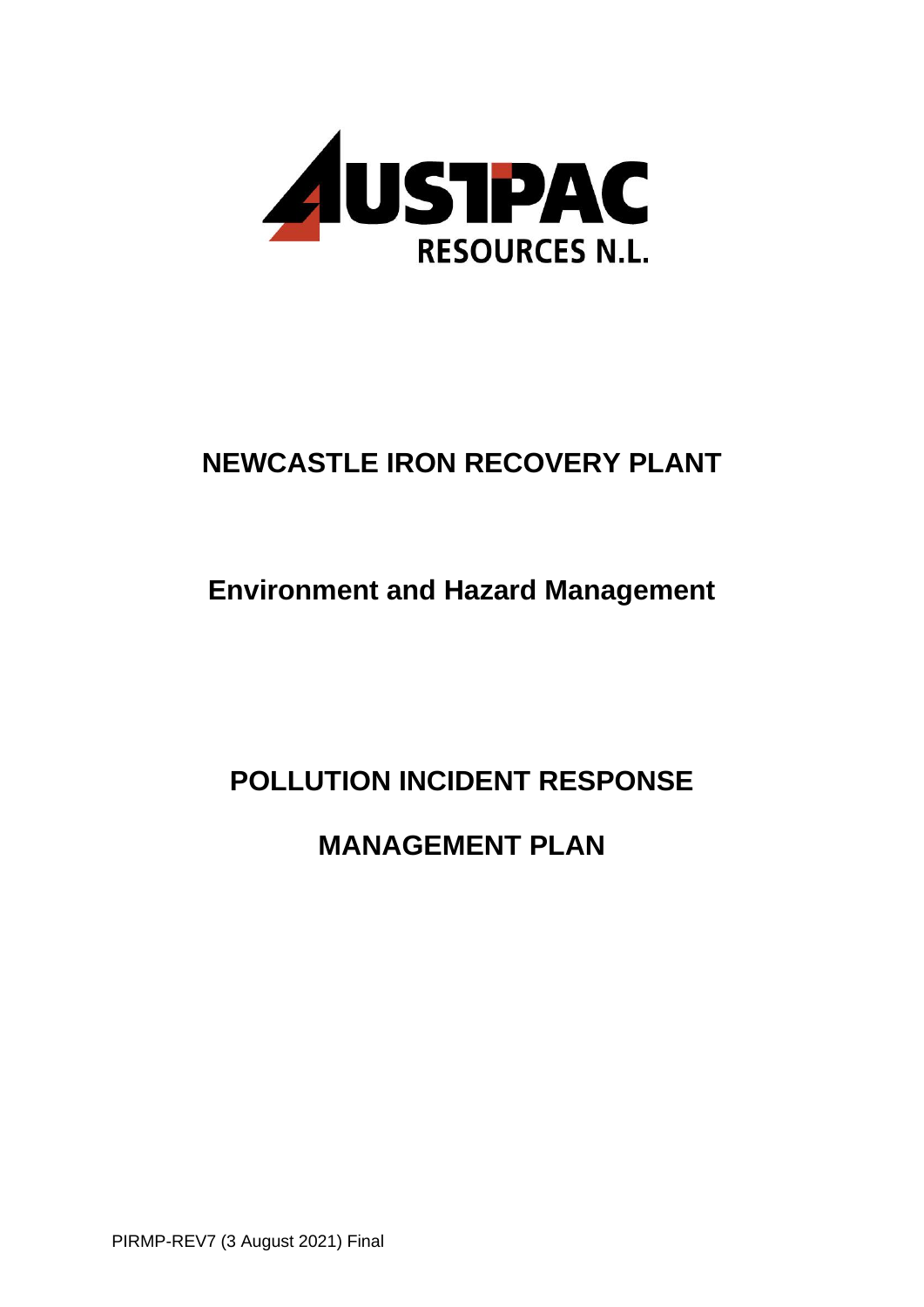

## **TABLE OF CONTENTS:**

<span id="page-1-0"></span>

| 1.0 |  |
|-----|--|
| 1.1 |  |
| 1.2 |  |
| 2.0 |  |
| 2.1 |  |
| 2.2 |  |
| 2.3 |  |
| 2.4 |  |
| 3.0 |  |
| 3.1 |  |
| 3.2 |  |
| 4.0 |  |
| 5.0 |  |
| 5.1 |  |
| 5.2 |  |
| 5.3 |  |
| 6.0 |  |
| 6.1 |  |
| 6.2 |  |
| 6.3 |  |
| 7.0 |  |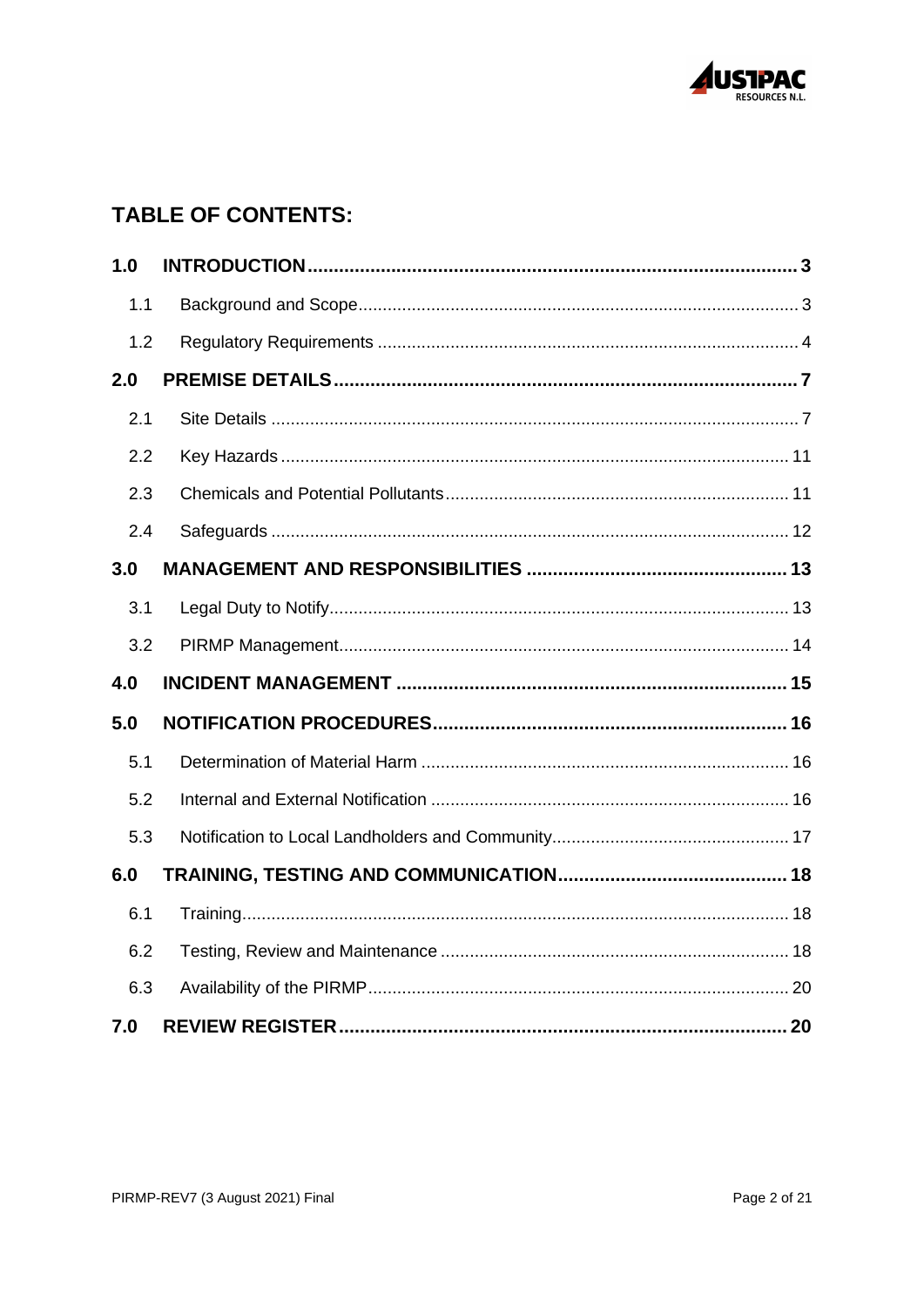

## **1.0 INTRODUCTION**

#### **1.1 Background and Scope**

<span id="page-2-0"></span>The *Protection of the Environment Legislation Amendment Act 2011 (POELA)* received assent on 16 November 2011 effecting changes to the *Protection of the Environment Operations Act 1997* (POEO). The intent of the POELA is to improve the way pollution incidents are reported and managed, the changes include the requirements for Environmental Protection Licence (EPL) holders to prepare, implement and test a Pollution Incident Response Management Plan (PIRMP). The specific requirements for PIRMPs are set out in Part 5.7A of the POEO Act and the Protection of the Environment Operations (General) Regulation 2009 (POEO (G) Regulation). In summary this legislation requires the following:

- All holders of EPLs must prepare a PIRMP (s. 153A, POEO Act)
- The PIRMP must include the information detailed in the POEO Act (s. 153C) and be in the form required by the POEO General Regulation (cl.98B)
- EPL Holders must keep the PIRMP at the premise to which the EPL relates. In the case of transporters of trackable waste the operators of mobile plant, the PIRMP must be kept at the location where the relevant activity is taking place (s. 153D, POEO Act).
- Holders of EPLs must test the PIRMP in accordance with the POEO General Regulation (cl.98E).
- If a pollution incident occurs in the course of an activity so that material harm to the environment is caused or threatened within the meaning of Part 5.7 of the POEO Act, licensees must immediately implement the plan (Section 153F, POEO Act).

A Pollution incident is defined as:

"an incident or set of circumstances during or as a consequence of which there is or is likely to be a leak, spill or other escape or deposit of a substance, as a result of which pollution has occurred, is occurring or is likely to occur. It includes an incident or set of circumstances in which a substance has been placed or disposed of on premises, but does not include an incident or set of circumstances involving only the emission of noise"

This PIRMP document has been developed to satisfy requirements of the POEO Act and covers the EPL 12786

This document details the procedures for notification of pollution incidents resulting in or having the potential to cause material harm to the environment. The notification of environmental incidents under this PIRMP is only required for those incidents causing or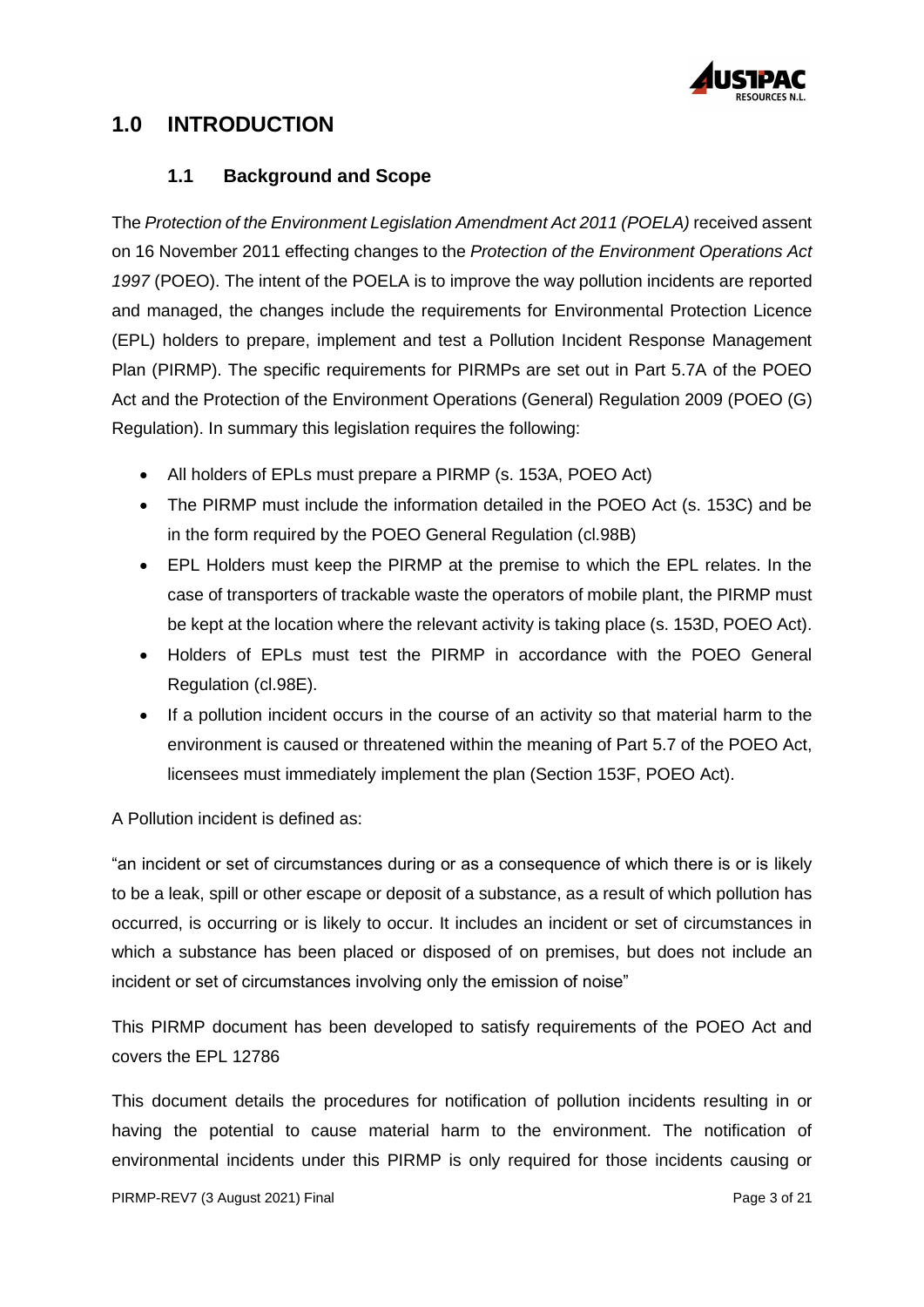

threatening to result in material environmental harm (a material harm incident) as defined in the POEO act (see Section [5.1\)](#page-15-0)

## **1.2 Regulatory Requirements**

<span id="page-3-0"></span>The specific mandated content requirements for PIRMPs are detailed under Section 153C of the POEO Act and Clause 98C of the POEO (G) Regulation. [Table 1-1](#page-3-1) outlines the required information as well as where it can be found in this document.

| <b>Section</b> |                                                                          | <b>Location in</b>         |
|----------------|--------------------------------------------------------------------------|----------------------------|
| 153c           | <b>Detailed Required</b>                                                 | <b>PIRMP</b>               |
| (a)            | The procedures to be followed by the holder of the relevant EPL in       |                            |
|                | notifying a pollution incident to:                                       |                            |
|                | (i)<br>The owners or occupiers of premises in the vicinity of the        | Section 5.3                |
|                | premises to which the EPL relates, and                                   |                            |
|                | The local authority for the area in which the premises to<br>(ii)        | Section 5.2                |
|                | which the EPL relates are located and any area affected or               |                            |
|                | potentially affected, by the pollution and                               |                            |
|                | (iii)<br>Any persons or authorities required to be notified by Part 5.7  | Section 5.2                |
|                | (Of the POEO Act)                                                        |                            |
| (b)            | A detailed description of the action to be taken, immediately after a    | Section 4.0                |
|                | pollution incident, by the holder of the relevant EPL to reduce or       |                            |
|                | control any pollution                                                    |                            |
| (c)            | The procedures to be followed for co-ordinating, with the authorities    | Section 5.2                |
|                | or persons that have been notified, any action taken in combating the    |                            |
|                | pollution caused by the incident and, in particular, the persons         |                            |
|                | through whom all communications are to be made.                          |                            |
| (d)            | Any other matter required by the POEO (General) Regulation 2009          |                            |
|                | (as set out below):                                                      |                            |
|                | 98C(1)(a)                                                                |                            |
|                | A description of the hazards to human health or the environment          | Section <sub>2.2</sub>     |
|                | associated with the activity to which the licence relates (the "relevant |                            |
|                | activity").                                                              |                            |
|                | 98C(1)(b)                                                                |                            |
|                | The likelihood of any such hazards occurring, including details of any   | Section 2.2                |
|                | conditions or events that could, would, increase that likelihood         |                            |
|                | 98C $(1)(c)$                                                             |                            |
|                |                                                                          | Section 0 &<br>Section 4.0 |

<span id="page-3-1"></span>**Table 1-1: Outline of information required for PIRMP and associated section of the document.**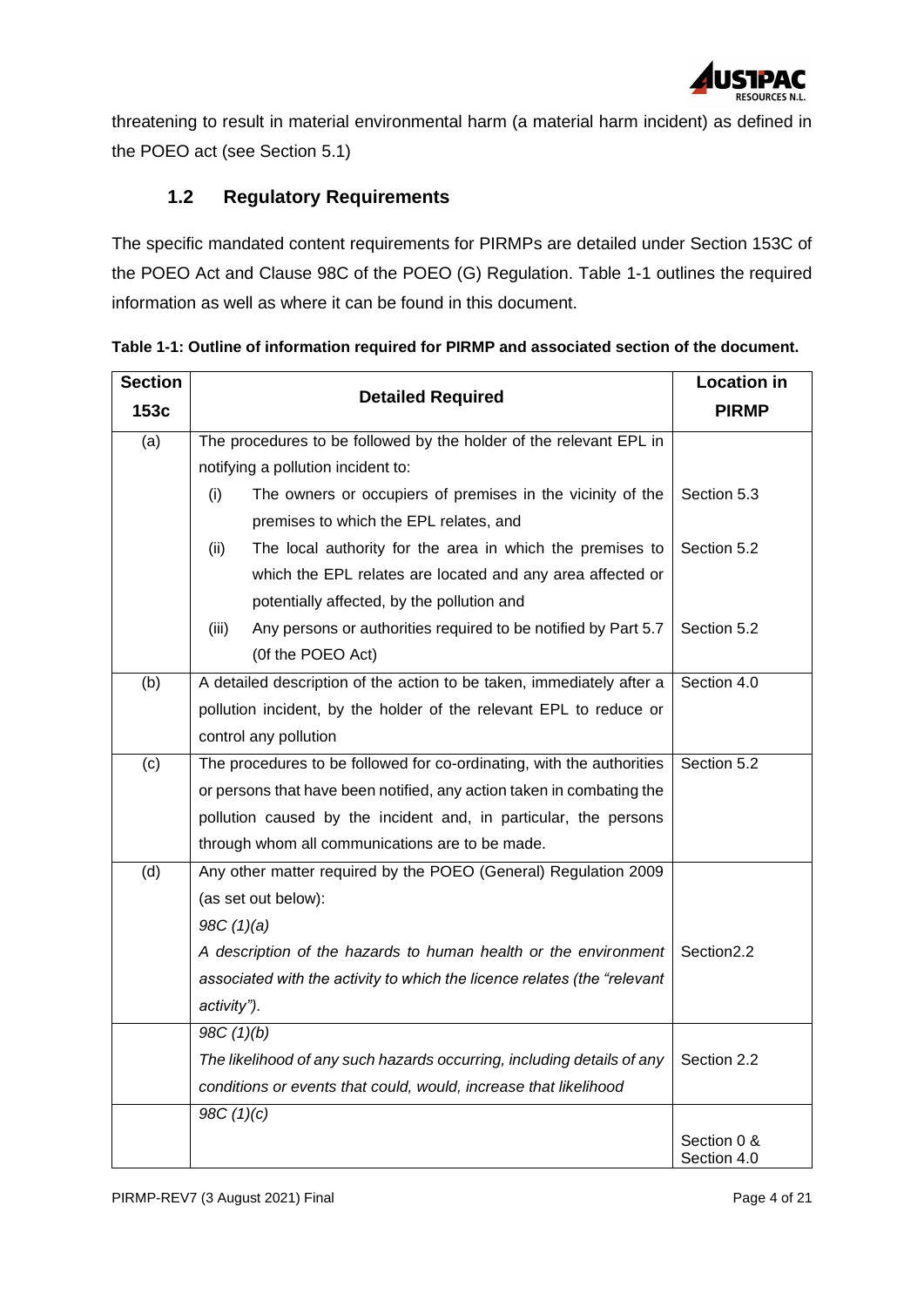

| <b>Section</b> |                                                                                     | <b>Location in</b>  |  |
|----------------|-------------------------------------------------------------------------------------|---------------------|--|
| 153c           | <b>Detailed Required</b>                                                            | <b>PIRMP</b>        |  |
|                | Details of the pre-emptive action to be taken to minimise or prevent                |                     |  |
|                | any risk of harm to human health or the environment arising out of                  |                     |  |
|                | the relevant activity                                                               |                     |  |
|                | 98C(1)(d)                                                                           |                     |  |
|                | An inventory of potential pollutants on the premises or used in                     | Section 2.3         |  |
|                | carrying out the relevant activity                                                  |                     |  |
|                | 98C(1)(e)                                                                           |                     |  |
|                | The maximum quantity of any pollutant that is likely to be stored or                | Section 2.3         |  |
|                | held at particular locations (including underground tanks) at or on the             |                     |  |
|                | premises to which the licence relates.                                              |                     |  |
|                | 98C(1)(f)                                                                           |                     |  |
|                | A description of the safety equipment or other devices that are used                | Section 0           |  |
|                | to minimise the risks to human health or the environment and to                     |                     |  |
|                | contain or control a pollution incident.                                            |                     |  |
|                | 98C(1)(g)                                                                           |                     |  |
|                | The names, positions and 24-hour contact details of those key                       | Section<br>3.2<br>& |  |
|                | individuals who:                                                                    | Section 5.2         |  |
|                | Are responsible for activating the plan, and<br>(i)                                 |                     |  |
|                | (ii)<br>Are authorised to notify relevant authorities under                         |                     |  |
|                | section 148 of the POEO Act, and                                                    |                     |  |
|                | (iii)<br>Are responsible for managing the response a pollution                      |                     |  |
|                | incident                                                                            |                     |  |
|                | 98C(1)(h)                                                                           |                     |  |
|                | The contact details of each relevant authority referred to in section   Section 5.2 |                     |  |
|                | 148 of the POEO Act.                                                                |                     |  |
|                | 98C (1)(i)                                                                          |                     |  |
|                | Details of the mechanisms for providing early warning and regular                   | Section 5.3         |  |
|                | updates to the owners and occupiers of premises in the vicinity of the              |                     |  |
|                | premises to which the licence relates or where the scheduled activity               |                     |  |
|                | is carried on.                                                                      |                     |  |
|                | 98C(1)(j)                                                                           |                     |  |
|                | The arrangements for minimising the risk of harm to any persons who                 | Section 0 &         |  |
|                | are on premises or who are present where the scheduled activity is                  | Section 4.0         |  |
|                | being carried on.                                                                   |                     |  |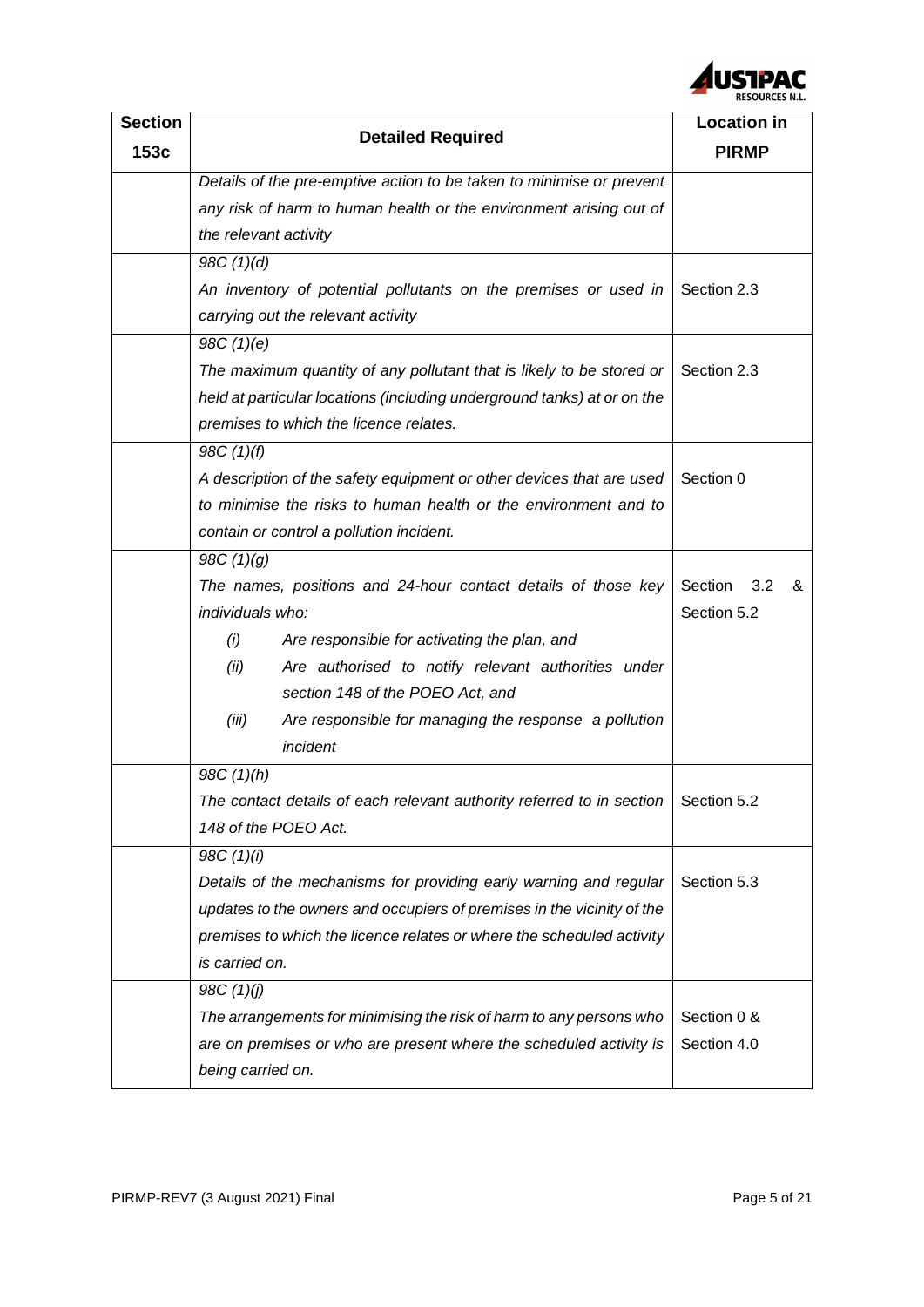

<span id="page-5-0"></span>

| 98C(1)(k)                                                                 |              |
|---------------------------------------------------------------------------|--------------|
| A detailed map (or set of maps) showing the location of the premises      | Section 2.1  |
| to which the licence relates, the surrounding area that is likely to be   |              |
| affected by a pollution incident, the location of potential pollutants on |              |
| the premises and the location of any storm water drains on the            |              |
| premises.                                                                 |              |
| 98C(1)(l)                                                                 |              |
| A detailed description of how any identified risk of harm to human        | Section 0,   |
| health will be reduced including (as a minimum) by means of early         | Section 4.0, |
| warnings, updated and the action to be taken during or immediately        | Section 5.3  |
| after a pollution incident to reduce that risk.                           |              |
| 98C(1)(m)                                                                 |              |
| The nature and objectives of any staff training program in relation to    | Section 6.1  |
| the plan.                                                                 |              |
| 98C(1)(n)                                                                 |              |
| The dates on which the plan has been rested and the name of the           | Section 6.2  |
| person who carried out the test.                                          |              |
| 98C(1)(0)                                                                 |              |
| The dates on which the plan is updated.                                   | Section 7    |
| 98C $(1)(p)$                                                              |              |
| The manner in which the plan is to be tested and maintained               | Section 6.2  |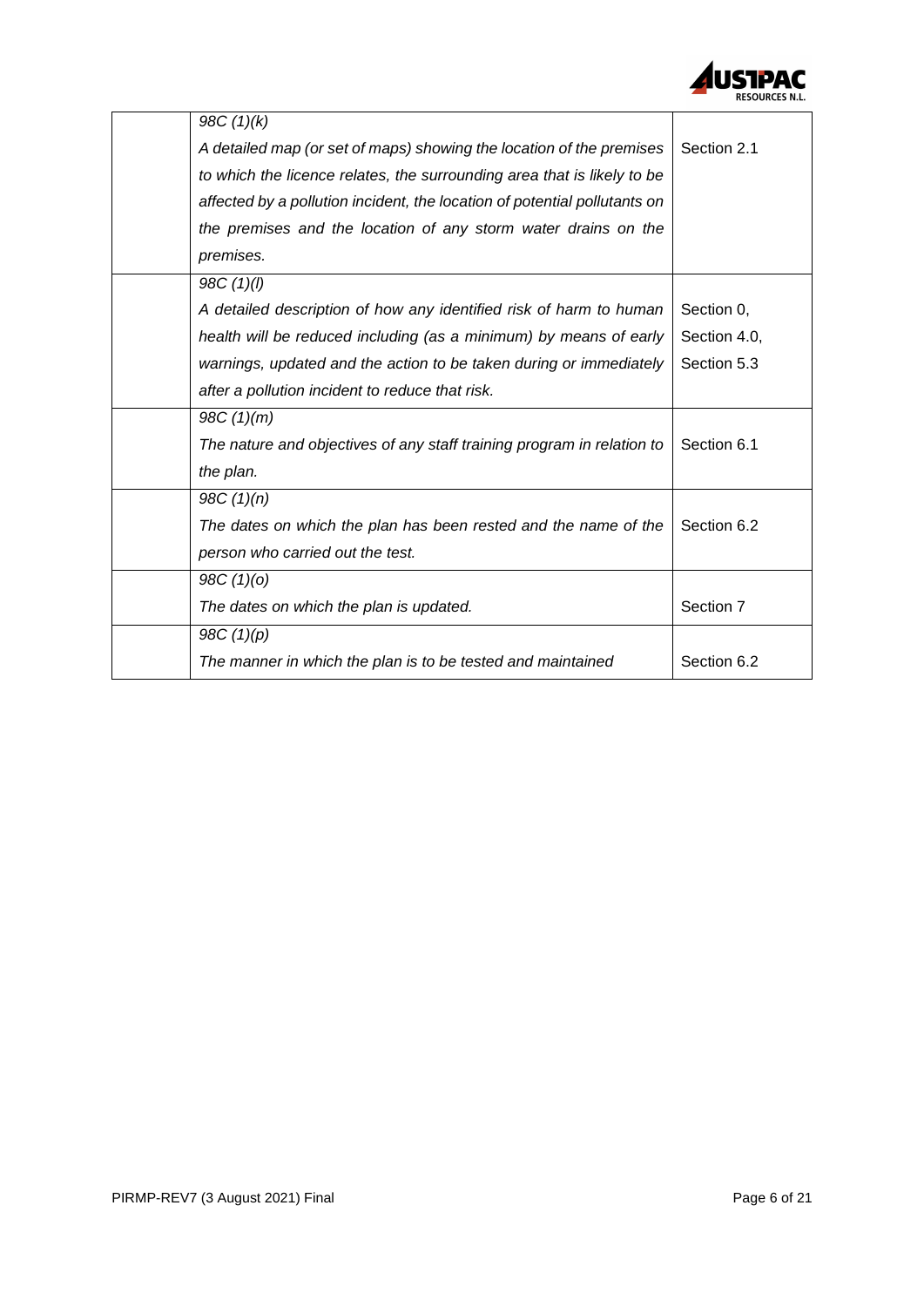

## **2.0 PREMISE DETAILS**

#### **2.1 Site Details**

<span id="page-6-0"></span>Austpac's Newcastle Zinc & Iron Recovery Plant (NIRP) is located at 240 Cormorant Rd, Kooragang, NSW, 2304, within the LINX Cargo Care Group's Kooragang complex (See [Figure](#page-7-0)  [2-1\)](#page-7-0). The development of the NIRP facility is covered by DA 09/1421 issued by Newcastle City Council covering the period from 30 March 2010 to 30 March 2015. The NZIRP facility is covered by EPL License 12786.

Tank storages of hydrochloric acid (HCL) and Ferrous Chloride Solutions (Spent Pickle Liquor: SPL) present the highest likelihood of potential hazards to human and environmental health and are discussed in Sections [2.2](#page-10-0) and [2.3.](#page-10-1) The potential hazard associated with these materials is primarily associated with close contact WHS issues such as splashes on the skin or ingestion. Both of these substances due to their corrosive nature may cause burns, irritation to the respiratory system, irritation or damage to eyes and are harmful if swallowed. The storage tanks have never been filled and remain empty

There are no residential estates within the immediate area of the NZIRP, and the nearest residential area is 2 km away across the Hunter River. The surrounding area is predominantly industrial premises that are located away from built-up type public and residential estate living areas.

The surrounding land use is mainly used by industrial companies. The surrounding sites are occupied by a transport and stevedoring company, LINX Logistics, whose operations currently surround the NIRP. The Pacific Carbon Coke Plant located approximately 200 m north-west of Austpac's operations was decommissioned and closed in 2015 and is scheduled for demolition. Other industrial operations in the vicinity of the NZIRP are too far away for Austpac's operations to cause an impact.

The layout of the NZIRP facility, its relationship to other industries in the area and a layout of the bulk storage facilities can be seen in [Figure 2-1,](#page-7-0) [Figure 2-2](#page-8-0) and [Figure 2-3.](#page-9-0)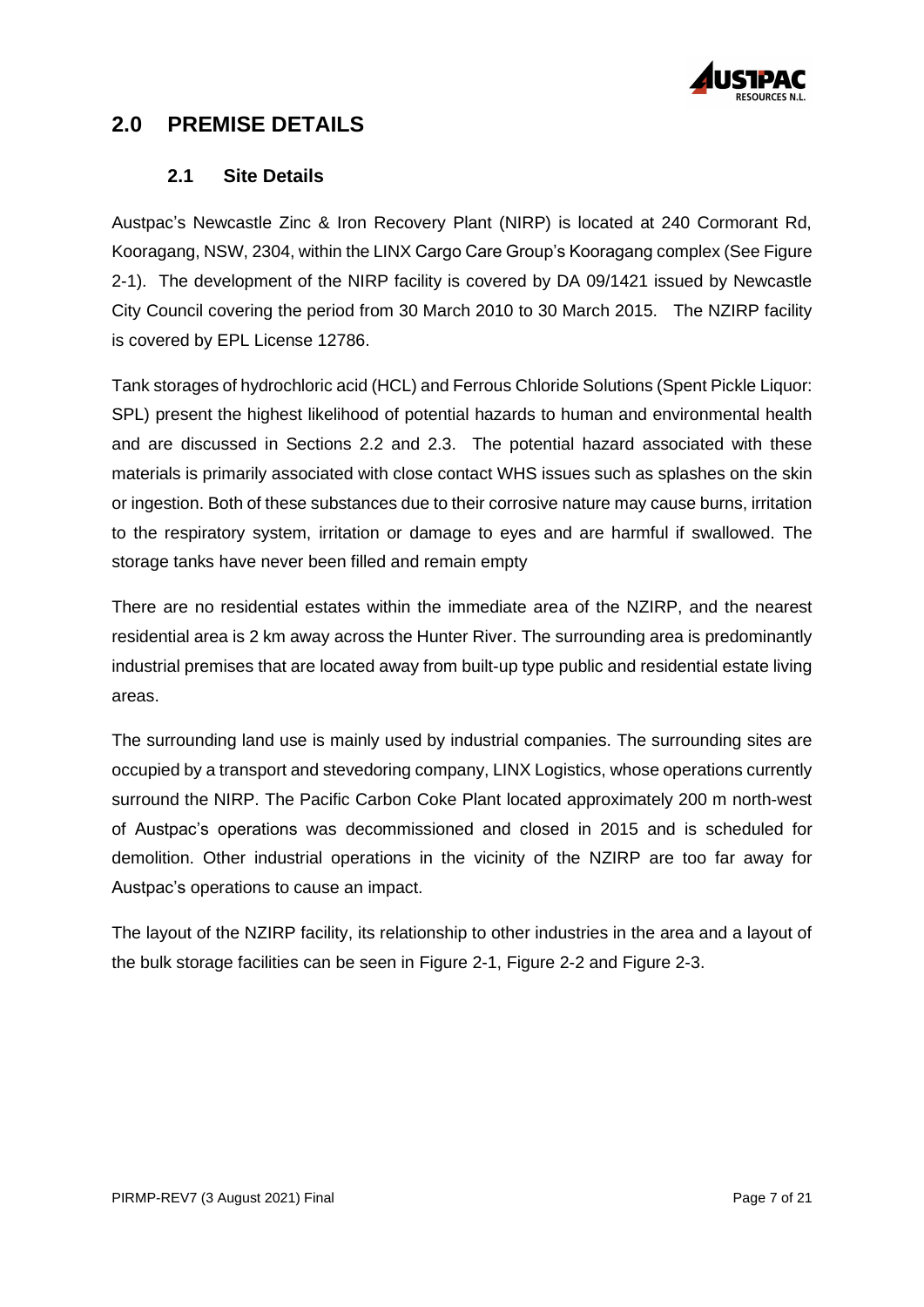



<span id="page-7-0"></span>**Figure 2-1: Location of the NZIRP facility in relation to surrounding stakeholders**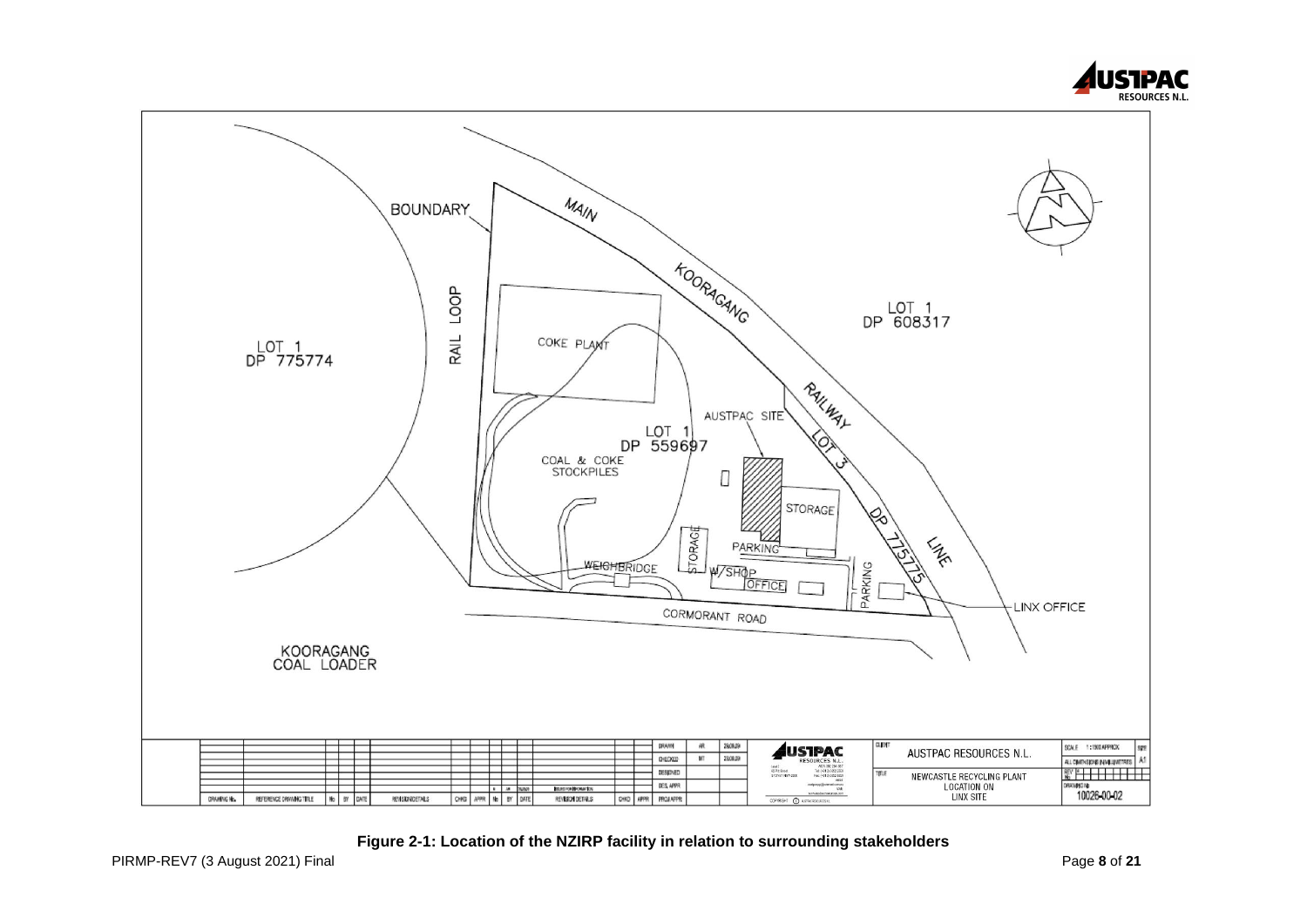



<span id="page-8-0"></span>**Figure 2-2: Layout of NZIRP Facility**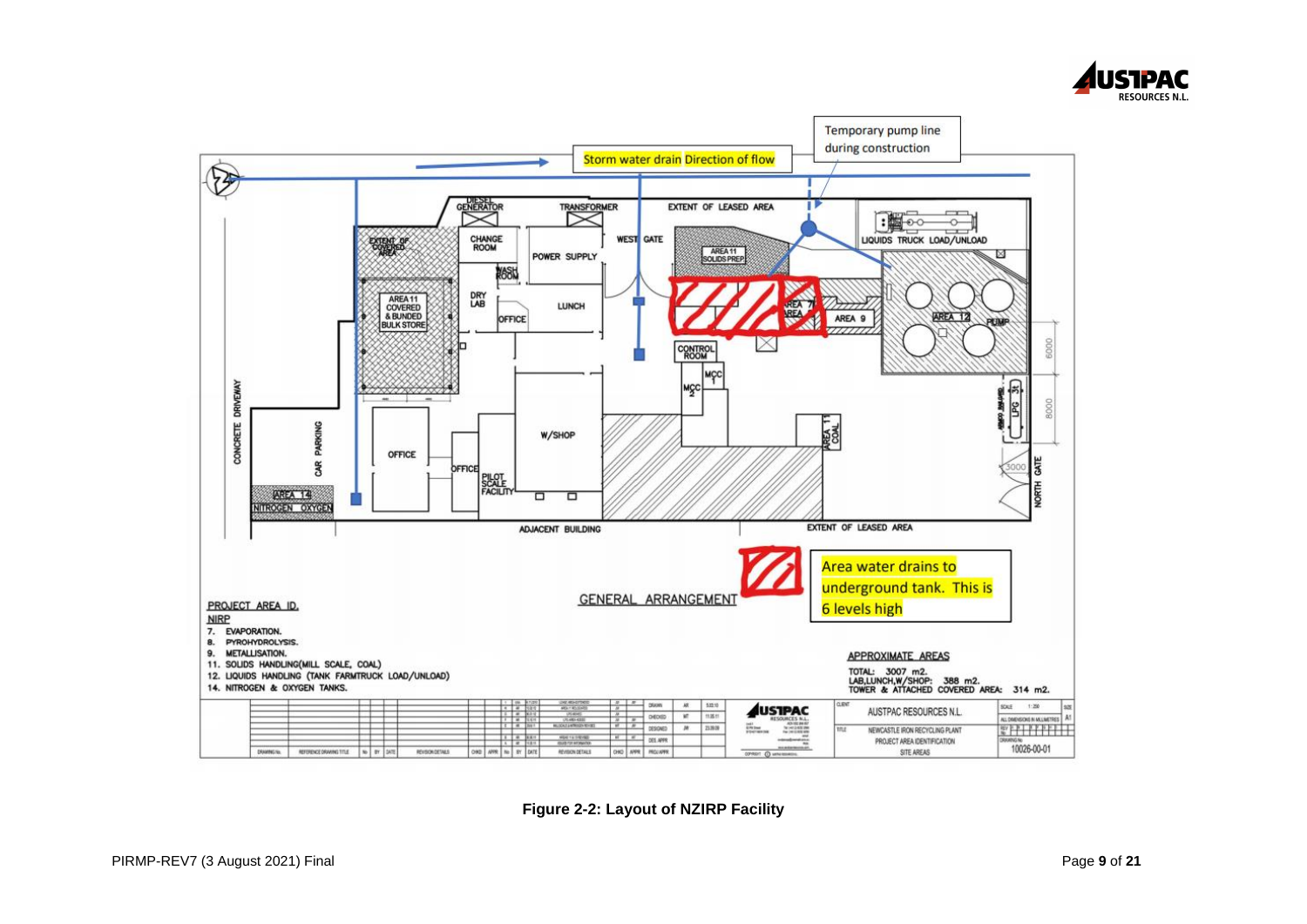

<span id="page-9-0"></span>**Figure 2-3: Layout of NZIRP Tank Farm and Truck Loading Bay**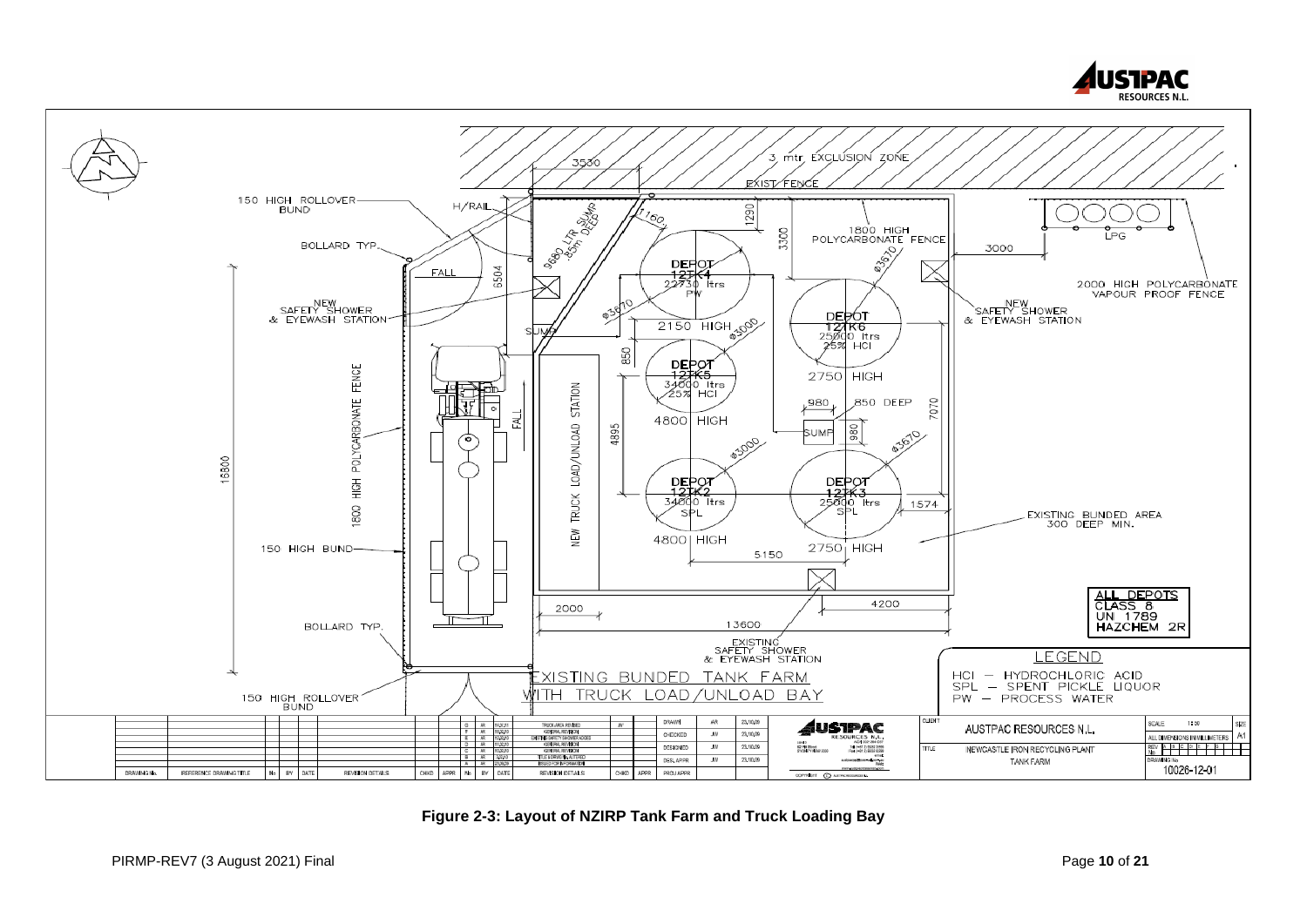

## **2.2 Key Hazards**

<span id="page-10-0"></span>A risk review has been conducted for Austpac's NZIRP facility which identifies the potential hazards relevant to the site and this PIRMP. The potential hazards include the following:

- Spills (dangerous goods including: hydrochloric acid or ferrous chloride) resulting in potential land contamination
- Spills (dangerous goods including hydrochloric acid or ferrous chloride) resulting in potential contamination of water bodies (including groundwater)

The purpose of the risk review is to identify the potential environmental impacts that could result from operations. The risk review identifies potential hazards as well as any necessary control measures to manage the potential hazards.

## **2.3 Chemicals and Potential Pollutants**

<span id="page-10-1"></span>The NZIRP facility will use, store and produce the following chemicals and potential pollutants:

### • **Ferrous Chloride Solution (Spent Pickle Liquor: SPL)**

- o Class 8, Packing Group III
- o UN3264
- Storage Amount 5,000 litres (5 m<sup>3</sup>) (Maximum Tank Capacity)
- Waste water (Tank Farm bunded area approx. 40,000 litres)

<span id="page-10-2"></span>SPL will be stored at the NZIRP facility primarily within an undercover bunded storage area 11 on the east side of the site. Bunded areas are isolated from any storm water systems and have been designed to have suitable capacity for typical storage scenarios.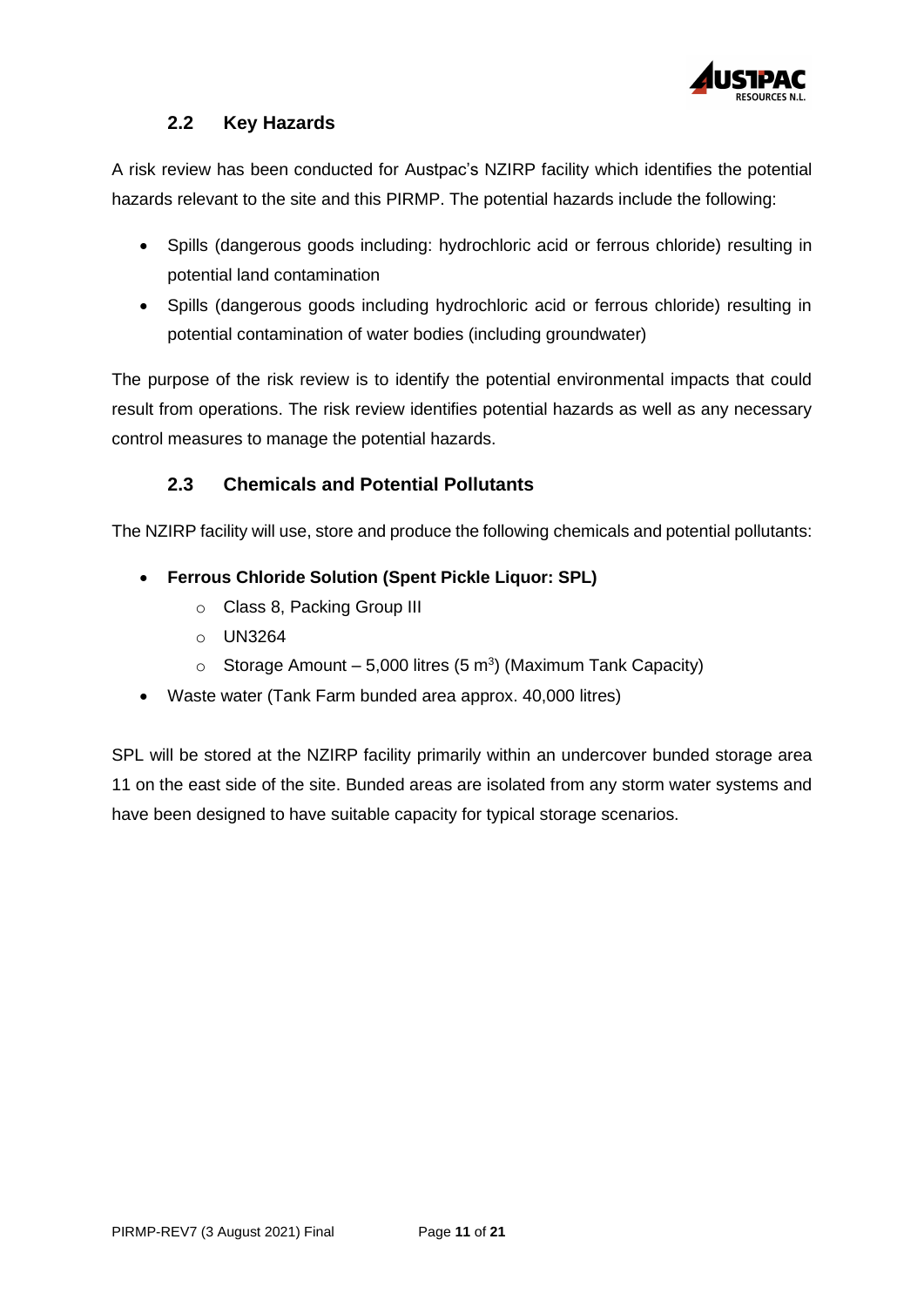

## **2.4 Safeguards**

As Identified spillages represent the most likely avenue for potential environmental or health impacts. The following safeguards are in place to prevent an incident occurring:

- Fire protection systems to compliant with the BCA and AS3780 (The Storage and Handling of Corrosive Substances).
- Spill kits available on site prior to commissioning of plant
- Compliant separation distances from existing facilities to on-site and off-site works and buildings as per noted standards shown on [Figure 2-3](#page-9-0)
- On-site personnel to be given detailed inductions and training in the handling of corrosive materials and appropriate PPE
- Future dangerous goods audits.
- <span id="page-11-0"></span>• Maintain storage levels at the minimum required for operation to minimise potential impacts should an incident occur.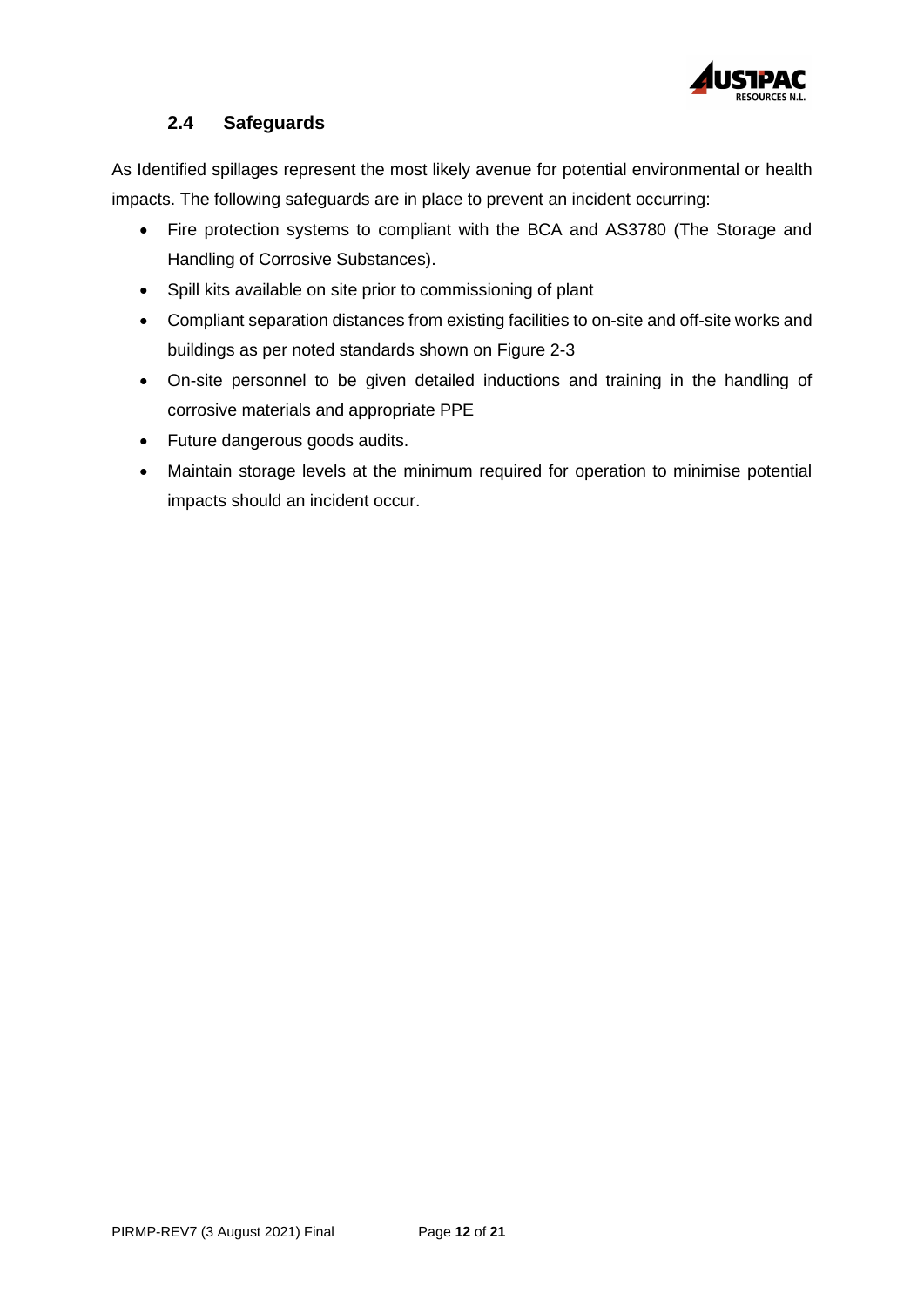

## **3.0 MANAGEMENT AND RESPONSIBILITIES**

### **3.1 Legal Duty to Notify**

<span id="page-12-0"></span>All employees and contractors are responsible for reporting to management all incidents or hazards which present the potential for environmental impact regardless, of nature or scale.

The POEO Act 1997 (section 148) details notification responsibilities, encompassing all site personnel, including contractors and sub-contractors. These are broadly categorised as:

- The duty of employee or any person undertaking an activity:
	- $\circ$  Any person engaged as an employee or undertaking an activity must, immediately after becoming aware of any potential incident that is believed to cause or threatens to cause material harm to the environment, notify the senior site engineer or shift supervisor of the incident and all relevant information about it. This is to be undertaken as per Section [5.0](#page-14-0)
- <span id="page-12-1"></span>• Duty of the employer or occupier of the premises to notify:
	- o An employer or occupier of the premises on which the incident occurs, who is notified (or otherwise becomes aware of) a potential pollution incident must undertake notification to the appropriate regulatory authority of any material harm incidents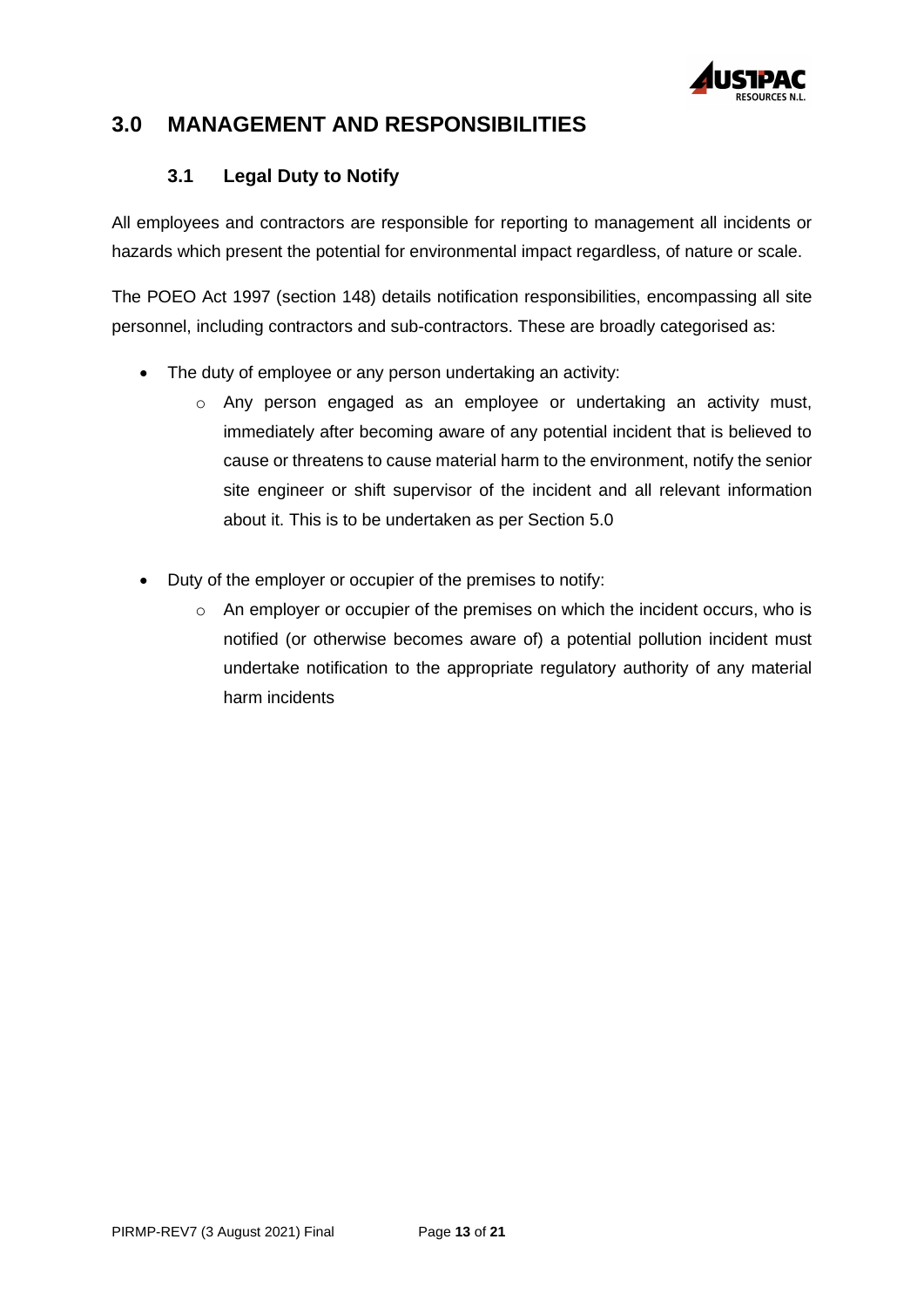

## **3.2 PIRMP Management**

The specific responsibilities associated with the management and implementation of the PIRMP is outlined in [Table 3-1](#page-13-1)

<span id="page-13-1"></span><span id="page-13-0"></span>

| <b>Name</b>          | <b>Contact</b><br><b>Details</b> | <b>Position</b>                                                                      | <b>Responsibility</b>                                                                                                                                                                                                                                                                                                                                                                                                           |
|----------------------|----------------------------------|--------------------------------------------------------------------------------------|---------------------------------------------------------------------------------------------------------------------------------------------------------------------------------------------------------------------------------------------------------------------------------------------------------------------------------------------------------------------------------------------------------------------------------|
| John<br>Winter       | 0407 892 343                     | General<br>Manager,<br>Process and<br>Project<br>Development<br>(Senior<br>Engineer) | Determination and notification of material<br>$\bullet$<br>harm incidents to relevant<br>authorities/stakeholders<br>Authorising the PIRMP and subsequent<br>$\bullet$<br>amendments<br>Providing information as requested from<br>$\bullet$<br>relevant government agencies<br>Undertaking testing of the PIRMP<br>$\bullet$<br>Supervising relevant training in regards to<br>the implementation of the PIRMP, as<br>required |
| Colin<br><b>ILES</b> | 0402790024                       | Chief<br>executive<br>officer                                                        | Preparing of public releases regarding<br>incidents<br>Authorising PIRMP and subsequent<br>$\bullet$<br>revisions                                                                                                                                                                                                                                                                                                               |

|  |  | Table 3-1: PIRMP Responsibilities and Contact Details |  |  |
|--|--|-------------------------------------------------------|--|--|
|  |  |                                                       |  |  |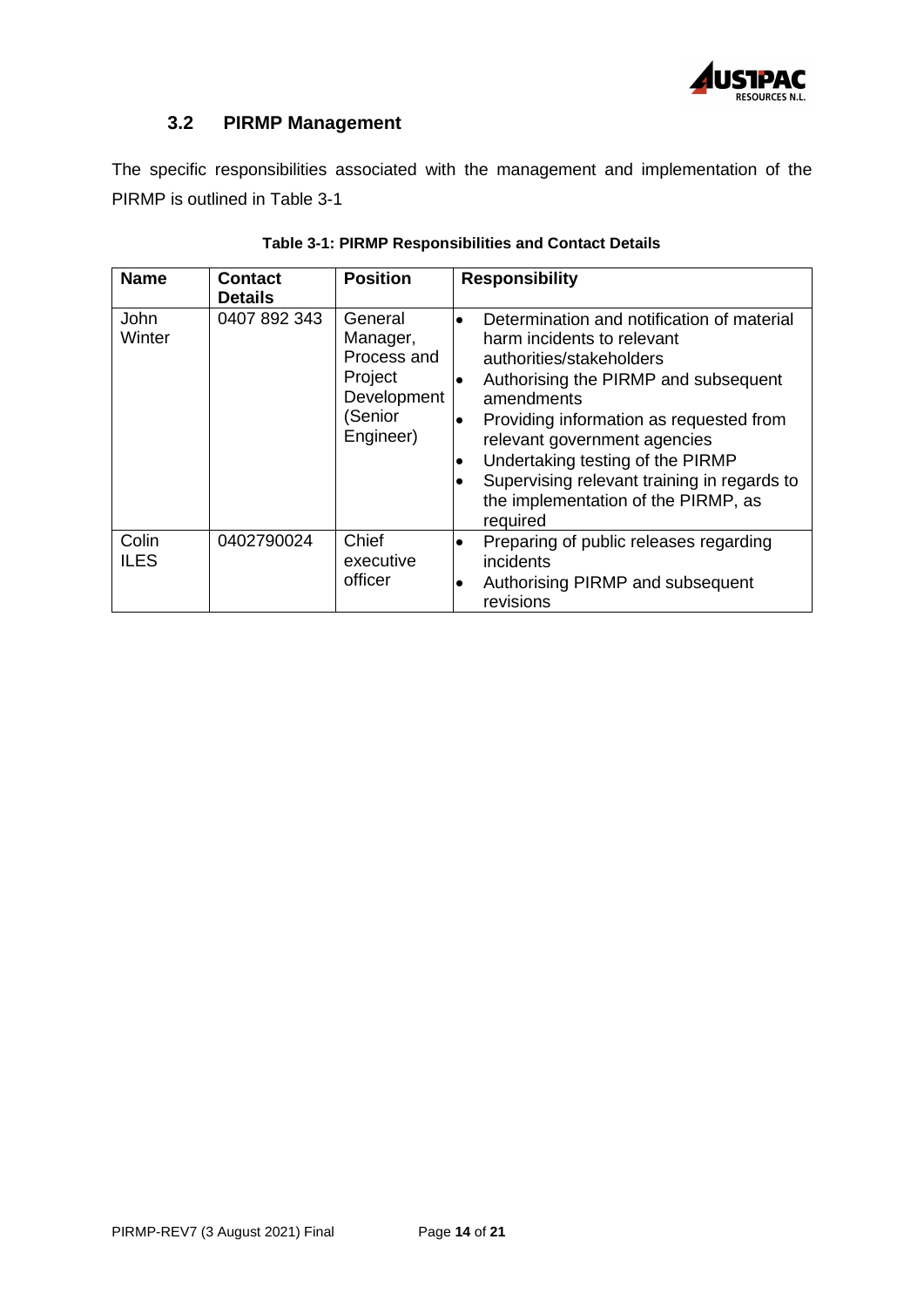

## **4.0 INCIDENT MANAGEMENT**

In the case of an environmental incident, prior to any other action, the site must contact Fire and Rescue (000) if the incident presents any immediate threat to human health or property. Fire and Rescue New South Wales (NSW) are the first responders, as they are responsible for controlling and containing incidents. Where there is no threat to human health or services, Fire and Rescue NSW must still be contacted for information purposes, but as a last point of contact as detailed in Section [5.2.](#page-15-1)

All possible actions should be taken to control the pollution incident in order to minimise health, safety and environmental impacts. These actions, to the maximum extent possible aim to:

- Provide for the safety of people
- Contain the pollution incident

The following actions are to be undertaken in the event of an incident:

- 1. Secure the scene and contain the incident
- 2. Undertake notification of material harm incident (as required);
- 3. Gather information (i.e. environmental monitoring)
- 4. Undertake incident investigation into the cause of the incident
- 5. Review and classify information from investigation and identify any ongoing actions; and
- 6. Implement those actions identified

With regards to the main hazards identified in Section [2.2,](#page-10-0) the following actions shall be carried out in the event of a spill (Acids, Hydrocarbons, greases, oils etc.) resulting in land or water contamination.

- 1. Identify the substance and control the spill by isolating the source
- 2. Contain and clean up the spill utilising available spill kits. If the spill is too large to clean up immediately, a temporary bund will be constructed around the immediate area of the spill.
- <span id="page-14-0"></span>3. Dispose of waste in accordance with the MSDS and if required, organise for the waste to be removed by a licensed waste contractor.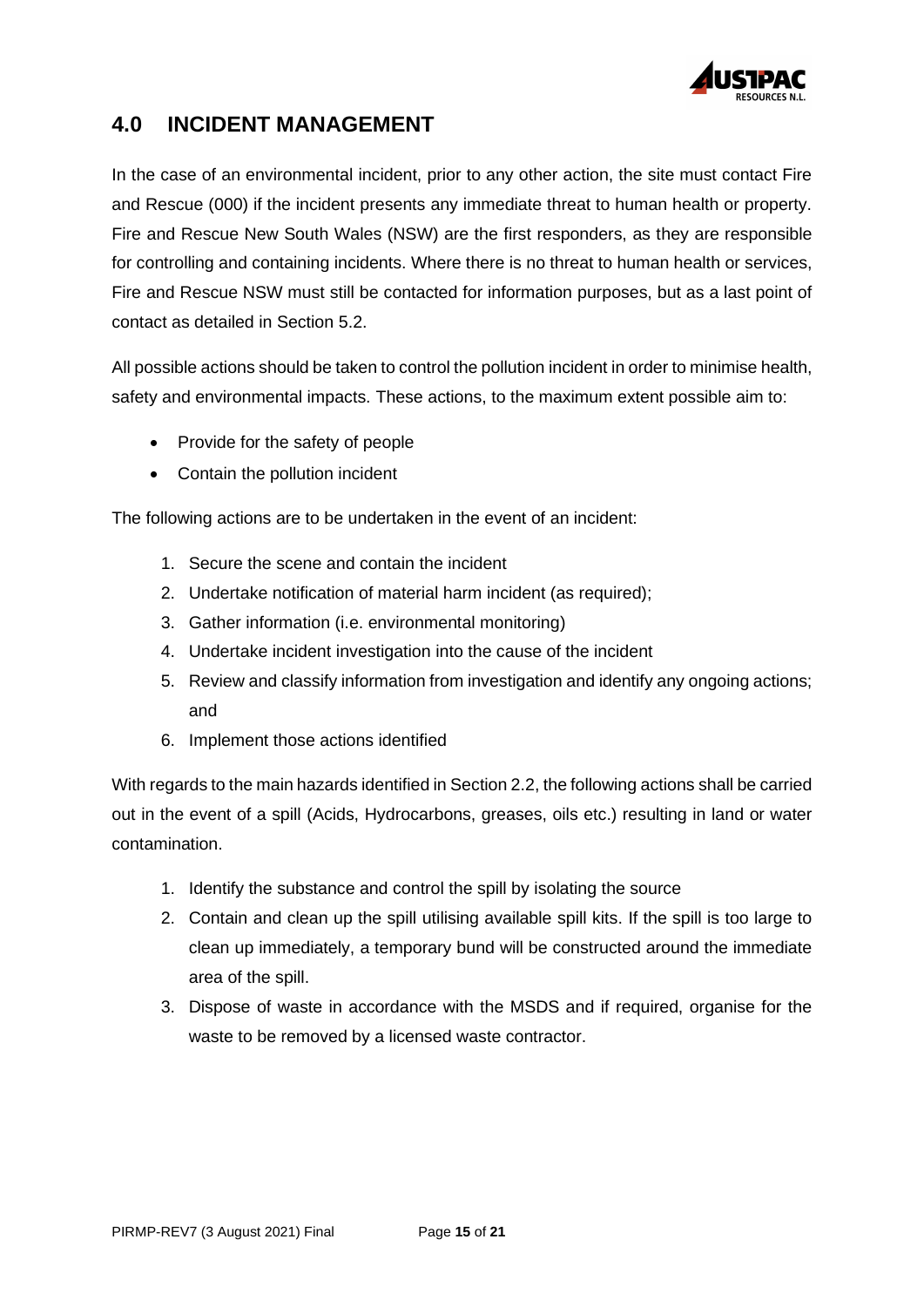

## **5.0 NOTIFICATION PROCEDURES**

#### **5.1 Determination of Material Harm**

<span id="page-15-0"></span>Following the containment of an incident, immediate action must be taken to determine if a 'material harm incident' has occurred. Section 147 of the POEO act defines a material harm by the following criteria:

- a) Harm to the environment is material if:
	- i) It involves actual or potential harm to the health or safety of human beings or to ecosystems that is not trivial, or
	- ii) It results in actual or potential loss or property damage of an amount, or amounts in aggregate, exceeding \$10,000 (or such amount as is prescribed by the regulations), and
- b) Loss includes the reasonable costs and expenses that would be incurred in taking all reasonable and practicable measures to prevent, mitigate or make good harm to the environment

It is possible for a material harm incident to occur on land that is within the boundary of the EPL. The determination of a material incident will be made by the Senior Engineer at the time of the incident.

#### **5.2 Internal and External Notification**

<span id="page-15-1"></span>As discussed in Section [3.1,](#page-12-0) notification of an environmental incident is the responsibility of all site and contractor personnel. In the event of a 'material harm incident', response and notification must be undertaken as per [Table 5-1.](#page-15-2) The agencies listed in [Table 5-1](#page-15-2) must be contacted in the order listed.

<span id="page-15-2"></span>

| Agency             | <b>Contact Details</b> | <b>Note</b>                                                                                                               |
|--------------------|------------------------|---------------------------------------------------------------------------------------------------------------------------|
| Fire and Rescue    | 000                    | To be contacted first if the incident presents and immediate<br>threat to human health or property and emergency services |
|                    |                        | are required. Fire and Rescue are to be contacted last if                                                                 |
|                    |                        | emergency response is not required                                                                                        |
| <b>EPA</b>         | 131 555                |                                                                                                                           |
| Ministry of Health | 02 4924 6477           | <b>Request Public Health Officer</b>                                                                                      |
| Newcastle City     | 02 4974 2000           | Work or after hours                                                                                                       |
| Council            |                        |                                                                                                                           |
| Hazmat             |                        |                                                                                                                           |
|                    |                        |                                                                                                                           |

|  | <b>Table 5-1: PIRMP Notification Requirements</b> |  |
|--|---------------------------------------------------|--|
|  |                                                   |  |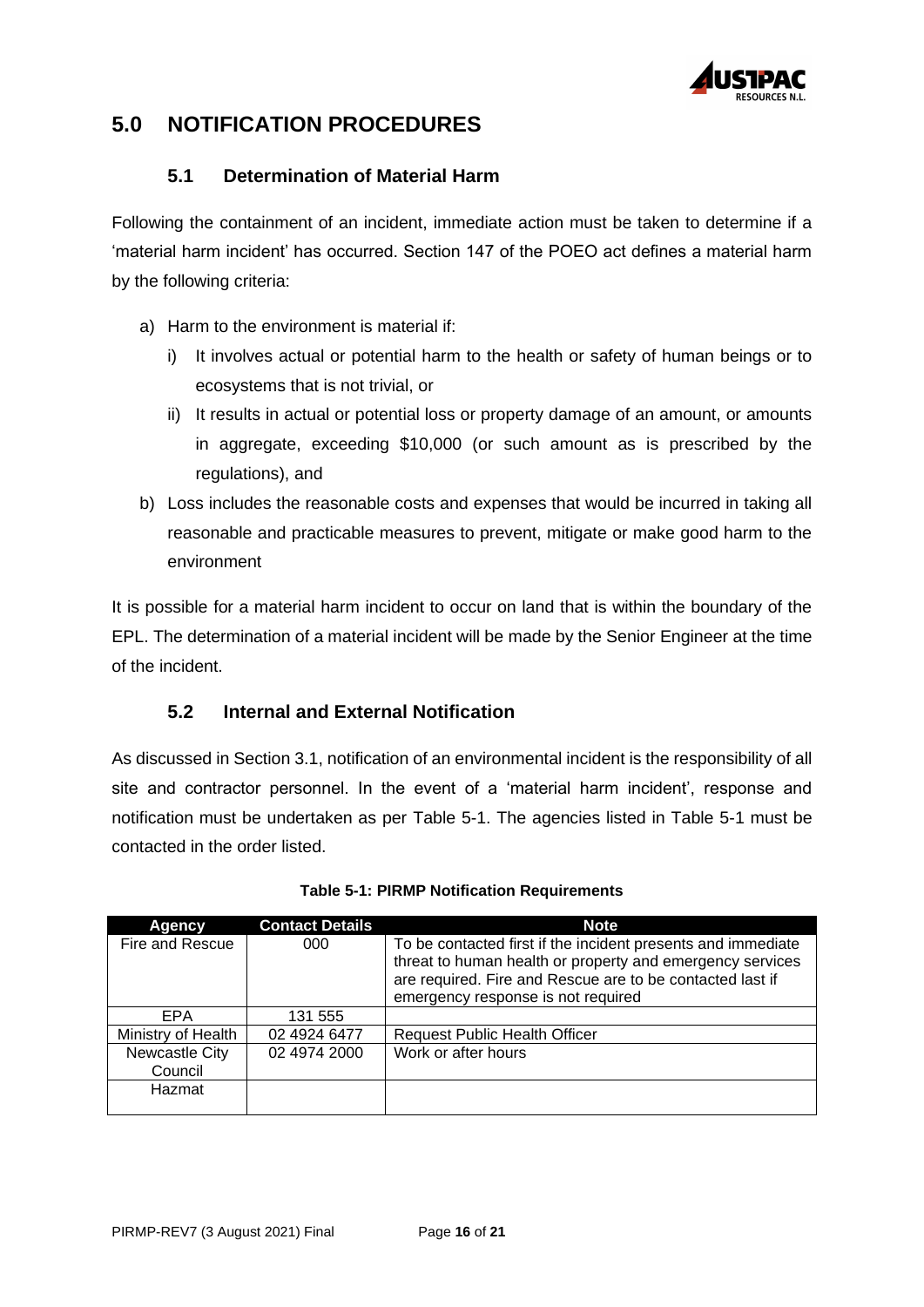

On the identification of an environmental incident or hazard, personnel will report the issue immediately to the Senior Engineer. 'Immediately' is to be taken to mean 'promptly and without delay'. The decision on whether to notify the incident in accordance with 5.7 of the POEO Act should not delay immediate actions to provide the safety of people or contain a pollution incident. However, incident notification will be made as soon as it is safe to do so.

After the initial notification of any 'material harm incident', it will be the responsibility of the Senior Engineer to liaise with any authority listed in [Table 5-1](#page-15-2) that requests additional information, or is providing directions for management of the 'material harm incident'. This may include incident investigation reports and ongoing environmental monitoring results.

#### **5.3 Notification to Local Landholders and Community**

<span id="page-16-0"></span>Community notification shall be undertaken at the determination of the Senior Engineer or Fire and Rescue (as relevant) and may be based on environmental results.

The following notification methodology is proposed to be utilised as required:

- Early Warnings: same day telephone notification to landholders who may be affected by the incident over the subsequent 24-hour period; and
- Updates: follow up phone calls to all landholders who received an early warning notification or now require notification will be undertaken by relevant personnel. Updates are to be provided, as considered necessary, to the broader local community in affected areas via information sheets or newsletters, Community Consultative Committee meetings, Austpac's Website, media statements or any other strategy as determined appropriate by the Senior Engineer.

Information provided to the community will be relevant to the incident and may include the following details:

- Type of incident that has occurred;
- Potential impacts on the local landholders and the community;
- Site contact details: and
- <span id="page-16-1"></span>• Advice or recommendations based on the incident type and scale.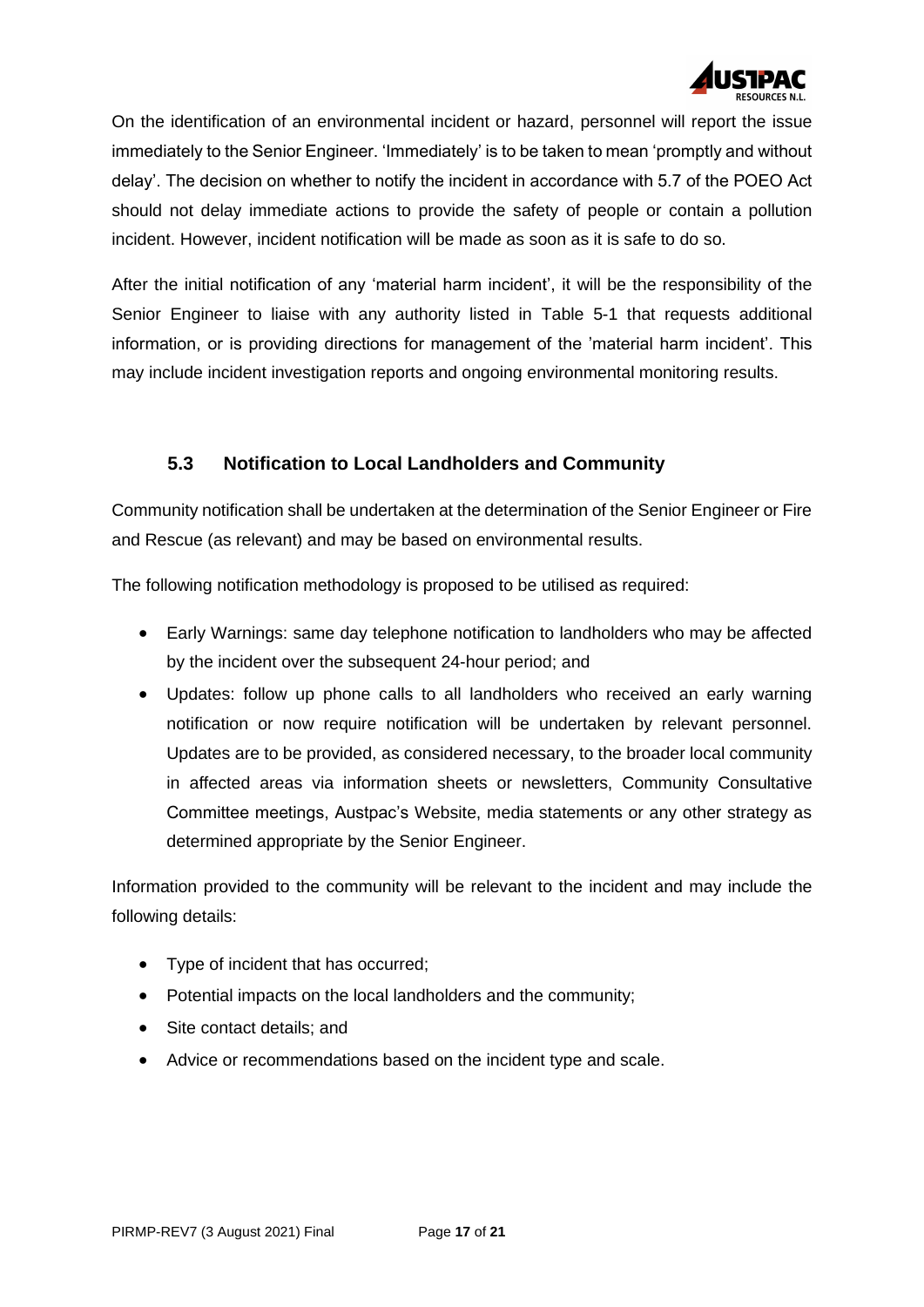

## **6.0 TRAINING, TESTING AND COMMUNICATION**

#### **6.1 Training**

<span id="page-17-0"></span>The contents of this document will be included in all site inductions. All site personnel and contractors will be made aware of their reporting requirements with regards to environmental incidents. Annual revision training will also be conducted in conjunction with the annual review to ensure that all personnel and contractors are aware of any amendments to the PIRMP and that responsibilities under the PIRMP are confirmed.

### **6.2 Testing, Review and Maintenance**

<span id="page-17-1"></span>Testing of the PIRMP will be undertaken to ensure that the information within the plan is up to accurate and up to date as well to confirm that the plan is capable of being implemented in a workable and effective manner. Testing shall be carried out in the following ways in accordance with the POEO(g) regulation.

- 1. The PIRMP will be assessed and reviewed in a desktop environment as well as using simulated environmental emergency drills. These tests will confirm that all sections of the plan including training requirements are meeting the objectives of the plan.
- 2. A review of the PIRMP will occur every 12 months commencing from the date of authorisation by the senior process engineer. Testing dates of the plan will be recorded in Table 6-1.
- 3. The PIRMP will be tested and reviewed within one month of any pollution incident that occurs in the course of an activity relating to Austpac's EPL. The review will be undertaken in the light of the incident, to ensure that the information included in the plan is accurate and up to date and that the plan is still capable of being implemented in a workable and effective manner

Records of testing and review will be included in [Table 6-1](#page-18-1) of this plan, including:

- The manner in which the test was undertaken
- Dates when the plan has been tested
- The persons carrying out the testing; and
- The date and description of any update or amendment to the plan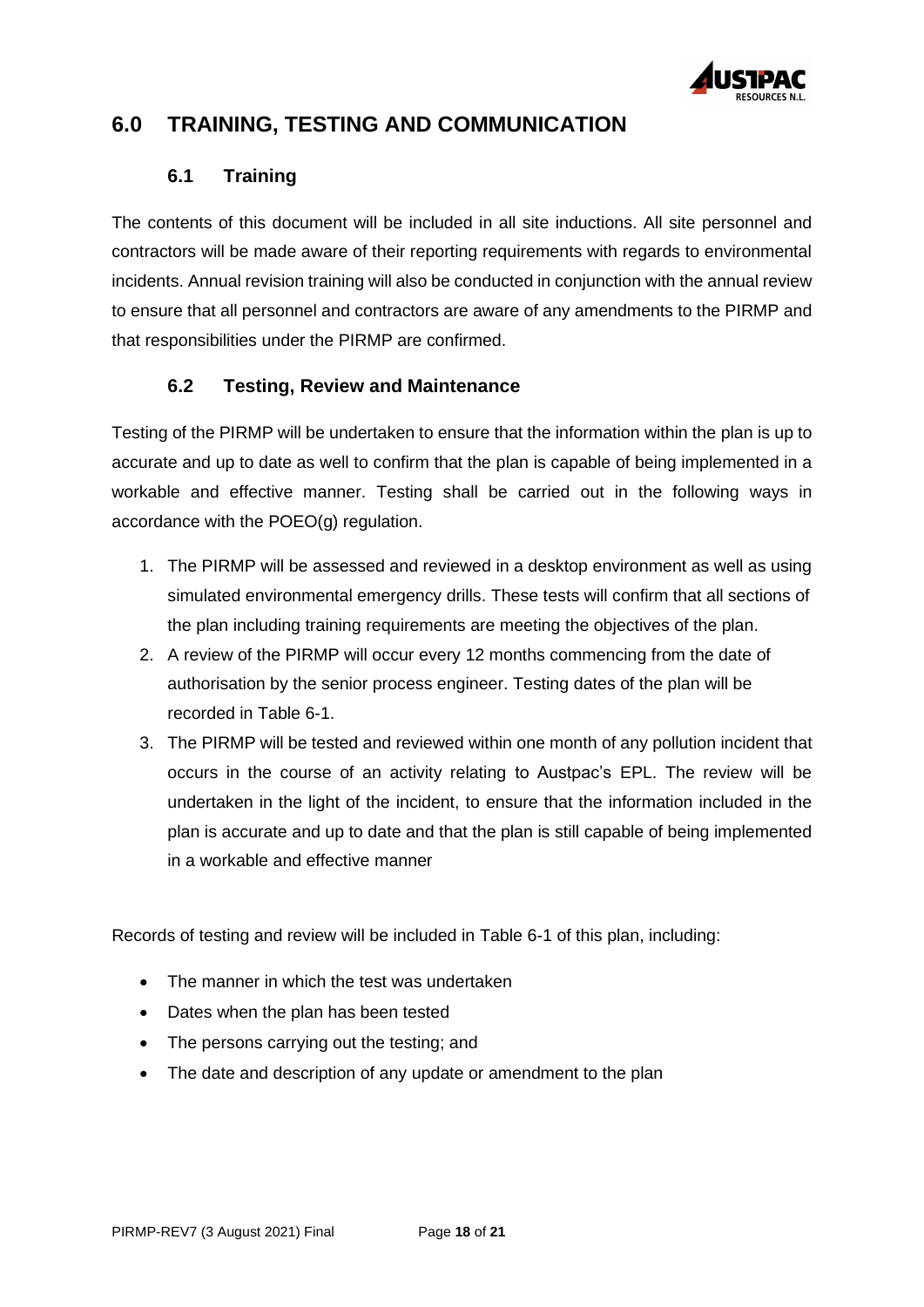

<span id="page-18-1"></span>

| Date of<br>Test | <b>Name of Person(s)</b><br>undertaking test | <b>Manner of</b><br><b>Testing</b> | <b>Summary of Changes</b><br>(include brief detail and<br>section number) | Date of<br><b>Document</b><br>update |
|-----------------|----------------------------------------------|------------------------------------|---------------------------------------------------------------------------|--------------------------------------|
| 6 Sep           | John Winter                                  | Review and                         | Section 2.1 update site                                                   | 21 Sep 2016                          |
| 2016            | Mike Turbott                                 | update PIRMP                       | details                                                                   |                                      |
|                 |                                              |                                    | Section 3.2 - update                                                      |                                      |
|                 |                                              |                                    | management contacts                                                       |                                      |
| 26 May          | John Winter                                  | Review and                         | Section 2.1 update site                                                   | 08 June 2017                         |
| 2017            | Mike Turbott                                 | update PIRMP                       | details and plans                                                         |                                      |
|                 |                                              |                                    | Section 6 update of                                                       |                                      |
|                 |                                              |                                    | project status                                                            |                                      |
| 22 May          | John Winter                                  | Review and                         | Section 6 update of                                                       | 05 June 2018                         |
| 2018            | Mike Turbott                                 | update PRIMP                       | project status                                                            |                                      |
| 6 June          | John Winter                                  | Review and                         | Section 6 update of                                                       | 25 June 2019                         |
| 2019            | Mike Turbott                                 | update PRIMP                       | project status                                                            |                                      |
| 20              | John Winter                                  | Review and                         | Section 2.2, 2.3, 2.4                                                     | 20 August 2020                       |
| August          | Colin ILES                                   | update PRIMP                       | update permissible                                                        |                                      |
| 2020            |                                              |                                    | storage capabilities                                                      |                                      |
|                 |                                              |                                    | Section 3.2 update                                                        |                                      |
|                 |                                              |                                    | contact details                                                           |                                      |
| 3               | Colin ILES                                   | Review and                         | Section 2.3 update                                                        | 3 August 2021                        |
| August          | John Winter                                  | update PRIMP                       | waste water storage for                                                   |                                      |
| 2021            |                                              |                                    | tank farm bund                                                            |                                      |

**Table 6-1: PIRMP testing and update register**

The Newcastle Iron Recovery Plant was conceived in 2010 as a demonstration plant to recycle mill scale and spent pickle liquor and produce iron briquettes and hydrochloric acid for the steel industry. Construction commenced in 2011 and by 2014 was 85% complete. Personnel on site prepared the initial PIRMP on 30 July 2014. In August 2014 construction at the Plant was halted, employees were terminated, and the Plant was mothballed until funds are available for completion.

Since 2014 a number of changes have been made to the process flowsheet to enable the Plant to also process zinc-contaminated iron-rich filter cake produced by steel industry furnaces. Testing of this concept by management using pilot scale equipment at the plant commenced during the second half of 2017, but testwork was halted in 2018 due to insufficient funds. Meanwhile the only activity at the Plant has been equipment and site maintenance work undertaken as required by outside contractors.

Proof-of Concept testwork was completed in last quarter 2019 no further work is scheduled

As described in Table 6-1, the PIRMP was updated by management in August 2020.

<span id="page-18-0"></span>Personnel training, and regular Testing, Review and Maintenance of the PIRMP will commence when the project is restarted and staff are permanently on site.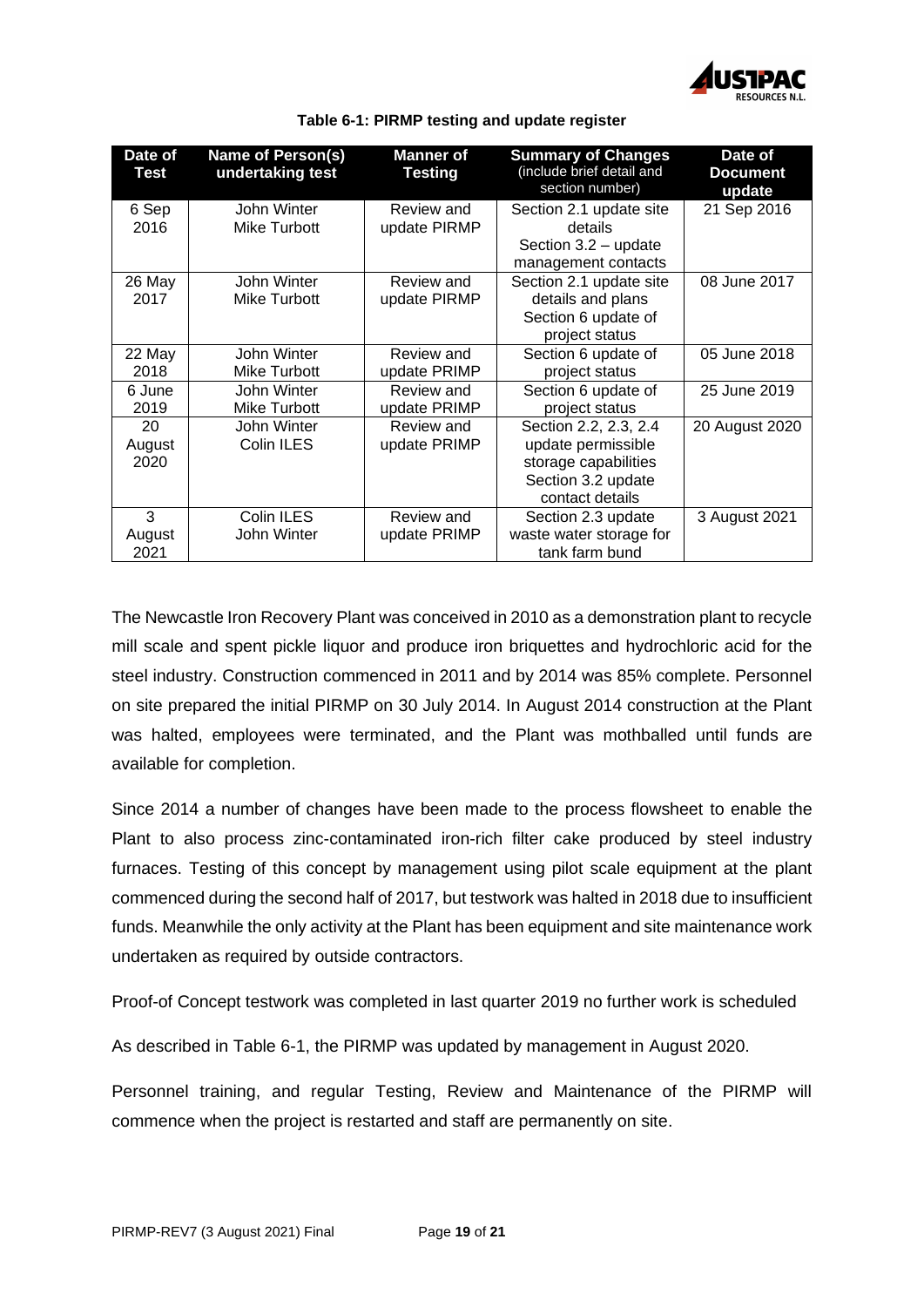

#### **6.3 Availability of the PIRMP**

This PIRMP shall be kept in written form at the NZIRP facility and shall be made available to all personnel responsible for implementing the plan, and to an authorised officer (as defined by the POEO Act) on request.

The PIRMP will also be made publicly available on Austpac's website within 14 days of final approval by the Senior Engineer and following any subsequent revisions.

No personal information (within the meaning of the *Privacy and Personal Information Protection Act 1998)* will be made publicly available as part of the PIRMP.

| REV.                     | <b>DATE</b>  | <b>DESCRIPTION</b> | <b>AUTHOR</b> | <b>APPROVED</b> |
|--------------------------|--------------|--------------------|---------------|-----------------|
| 0.1                      | 24 Jul 14    | <b>First Draft</b> | AE            | <b>MJT</b>      |
| $\mathbf{1}$             | 30 Jul 14    | V <sub>1</sub>     | AE            | <b>MJT</b>      |
| $\overline{2}$           | 21 Sep 16    | V <sub>2</sub>     | <b>JDW</b>    | <b>MJT</b>      |
| 3                        | 08 June 17   | V <sub>3</sub>     | <b>JDW</b>    | <b>MJT</b>      |
| $\overline{\mathcal{A}}$ | 05 June 18   | V <sub>4</sub>     | <b>JDW</b>    | <b>MJT</b>      |
| 5                        | 25 June 19   | V <sub>5</sub>     | <b>JDW</b>    | <b>MJT</b>      |
| 6                        | 20 August 20 | V <sub>6</sub>     | <b>JDW</b>    | CI              |
| $\overline{7}$           | 3 August 21  | V <sub>7</sub>     | <b>JDW</b>    | CI              |

## <span id="page-19-0"></span>**7.0 REVIEW REGISTER**